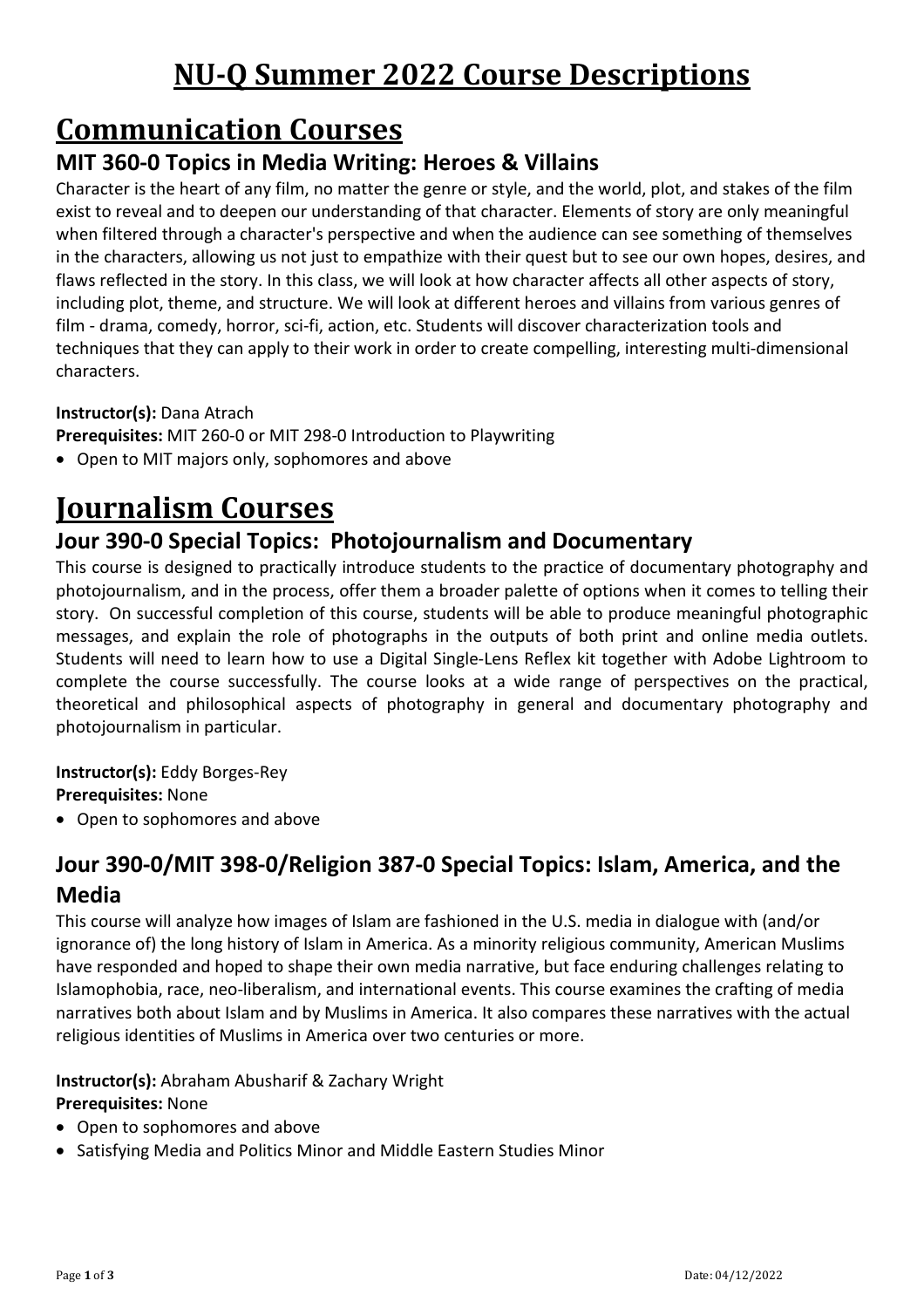## **STRATCOM 306-0 Media Planning**

How do professional communicators decide what media to use in a strategic communication campaign, in order to maximize its impact? How should the budget be split among various types of digital and legacy media? How long should the campaign run? How many consumers should the campaign reach, and how frequently? What are reasonable objectives from a media planning perspective? How do you track the impact of a campaign? This course provides an introduction to the basic strategy and techniques of media planning in the context of traditional and digital strategic communication campaigns. We will analyze the advantages and disadvantages of various media in terms of their potential contribution to specific campaign goals; discuss criteria employed by professionals in selecting media types and vehicles; and learn to use professional software to make a range of media planning decisions. The topics covered include media effectiveness, audience research and measurement, secondary sources of research used in media planning, as well as the design, construction, implementation and evaluation of effective media plans.

**Instructor(s):** George Anghelcev **Prerequisites:** STRATCOM 303-0

- Open to sophomores and above
- Satisfies Strategic Communication Minor

# **Liberal Arts Courses**

## **HISTORY 242-0 Topics in History: A Survey of US History**

This course will introduce you to the history of America over the last four hundred years. Rather than try to race through and cover everything we will instead focus on four eras, slowing down and digging deep, in an attempt to better uncover significant historical meaning. Our four eras are:1. The Colonial Era – here we will explore how Europeans, Africans and Native Americans created new societies of freedom and slavery in the 17th and 18th Centuries.2. The Expanding Republic - here we will explore how Americans transformed small colonies into the continental United States in the 19th Century and then fought a civil war over its future.3. The New Superpower – here we will explore how the United States recovered from civil war and turned a continental nation into the world's strongest superpower in the first half of the 20th Century.4. The Reformed Superpower – here we will explore how the United States fought the Cold War abroad and fought over the expansion of civil rights at home in the second half of the 20th Century. In each of these eras we will focus on one key question: what does it mean to be an American? Is American identity based on birthplace or geography residency? Or, is American-ness defined by a person's race or gender or ideological beliefs? And, who gets to decide? As we will see the definition of "American" and who gets to call themselves an "American" has changed overtime and been a constant source of conflict.

#### **Instructor(s):** Christopher Sparshott **Prerequisites:** None

• Open to sophomores and above

## **INTERDIS 379-0 Topics in Science and Technology Studies: Our Electrified World**

Electricity dominates our lives. But our electrified world presents opportunities as well as challenges. Electric-powered technologies help complete many of our tasks and many people claim that electricity to be the underlying energy of our civilization. At the same time, electricity exposes inequalities in the world (not all societies have access to it) and serious environmental implications. Drawing from a variety of sources and disciplines, this course examines the nuts and bolts of electricity, history of electricity and electrification, and the consequences (good and bad) of our electrified world.

#### **Instructor(s):** Anto Mohsin

#### **Prerequisites:** None

• Open to sophomores and above